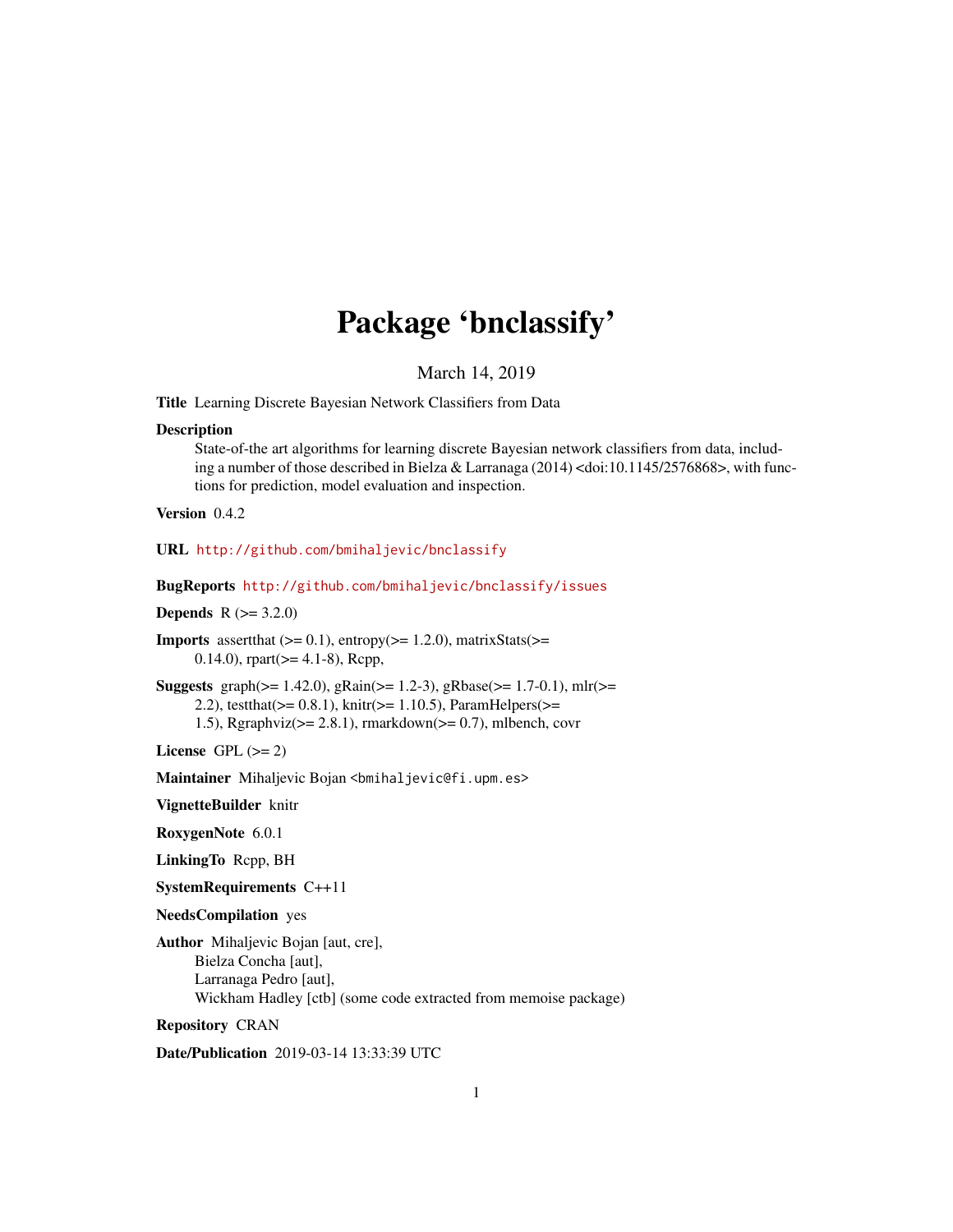# <span id="page-1-0"></span>R topics documented:

|       | -3             |
|-------|----------------|
|       | 3              |
|       | $\overline{4}$ |
|       | $\overline{4}$ |
|       | -6             |
|       | $\overline{7}$ |
|       | -7             |
|       | $\overline{7}$ |
|       | - 8            |
|       | -9             |
|       |                |
|       |                |
|       |                |
|       |                |
|       |                |
|       |                |
|       |                |
|       |                |
|       |                |
|       |                |
| Index | 20             |

accuracy *Compute predictive accuracy.*

# Description

Compute predictive accuracy.

# Usage

accuracy(x, y)

# Arguments

| X | A vector of predicted labels. |
|---|-------------------------------|
| у | A vector of true labels.      |

```
data(car)
nb <- bnc('nb', 'class', car, smooth = 1)
p <- predict(nb, car)
accuracy(p, car$class)
```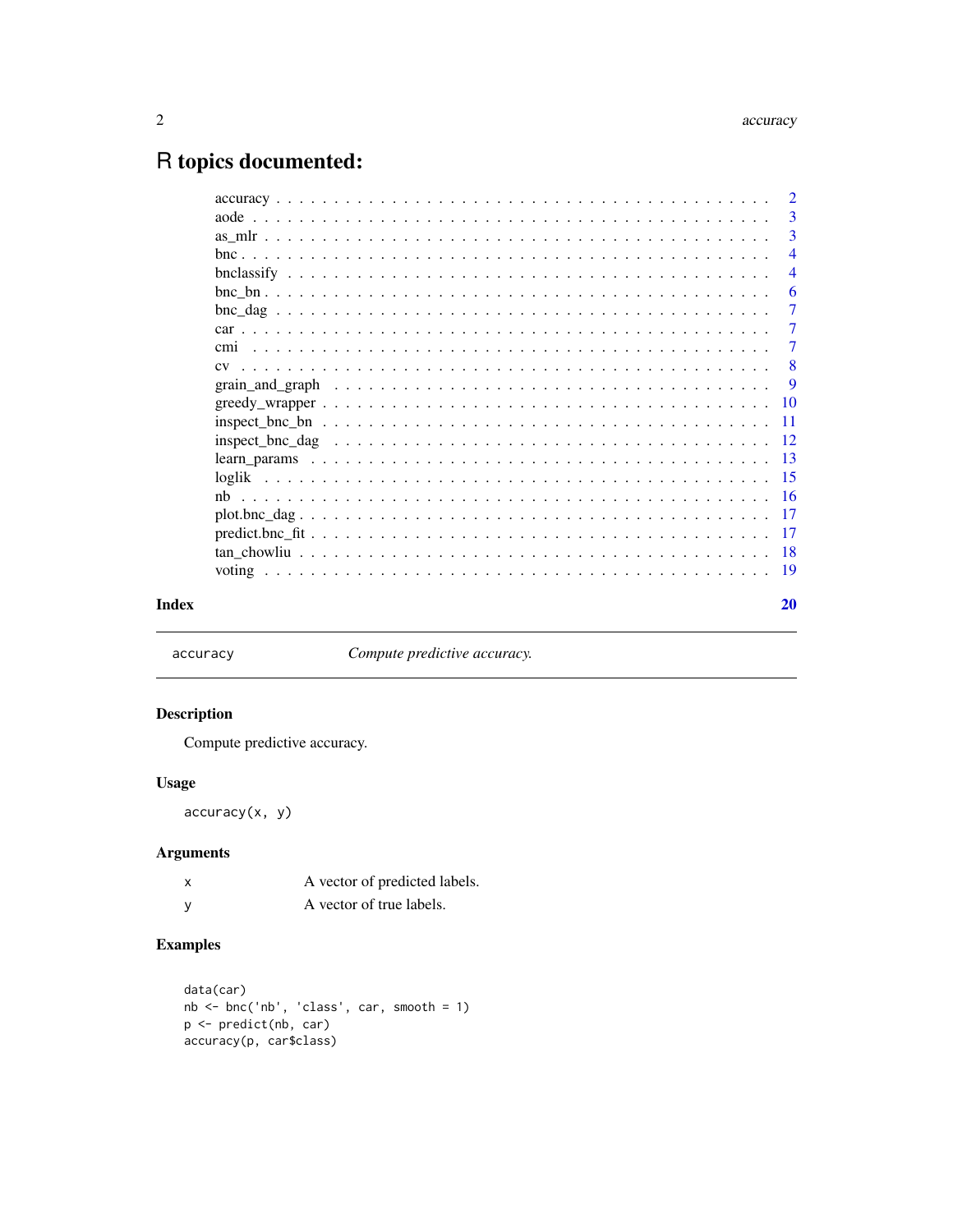<span id="page-2-1"></span><span id="page-2-0"></span>

If there is a single predictor then returns a naive Bayes.

# Usage

```
aode(class, dataset, features = NULL)
```
# Arguments

| class    | A character. Name of the class variable.                                                           |
|----------|----------------------------------------------------------------------------------------------------|
| dataset  | The data frame from which to learn the classifier.                                                 |
| features | A character vector. The names of the features. This argument is ignored if<br>dataset is provided. |

# Value

A bnc\_aode or a bnc\_dag (if returning a naive Bayes)

<span id="page-2-2"></span>

as\_mlr *Convert to* mlr*.*

# Description

Convert a [bnc\\_bn](#page-5-1) to a [Learner](#page-0-0) object.

# Usage

as\_mlr(x, dag,  $id = "1")$ 

# Arguments

|     | A bnc_bn object.                                                                                    |
|-----|-----------------------------------------------------------------------------------------------------|
| dag | A logical. Whether to learn structure on each training subsample. Parameters<br>are always learned. |
| id  | A character.                                                                                        |

```
data(car)
nb <- bnc('nb', 'class', car, smooth = 1)
## Not run: library(mlr)
## Not run: nb_mlr <- as_mlr(nb, dag = FALSE, id = "ode_cl_aic")
## Not run: nb_mlr
```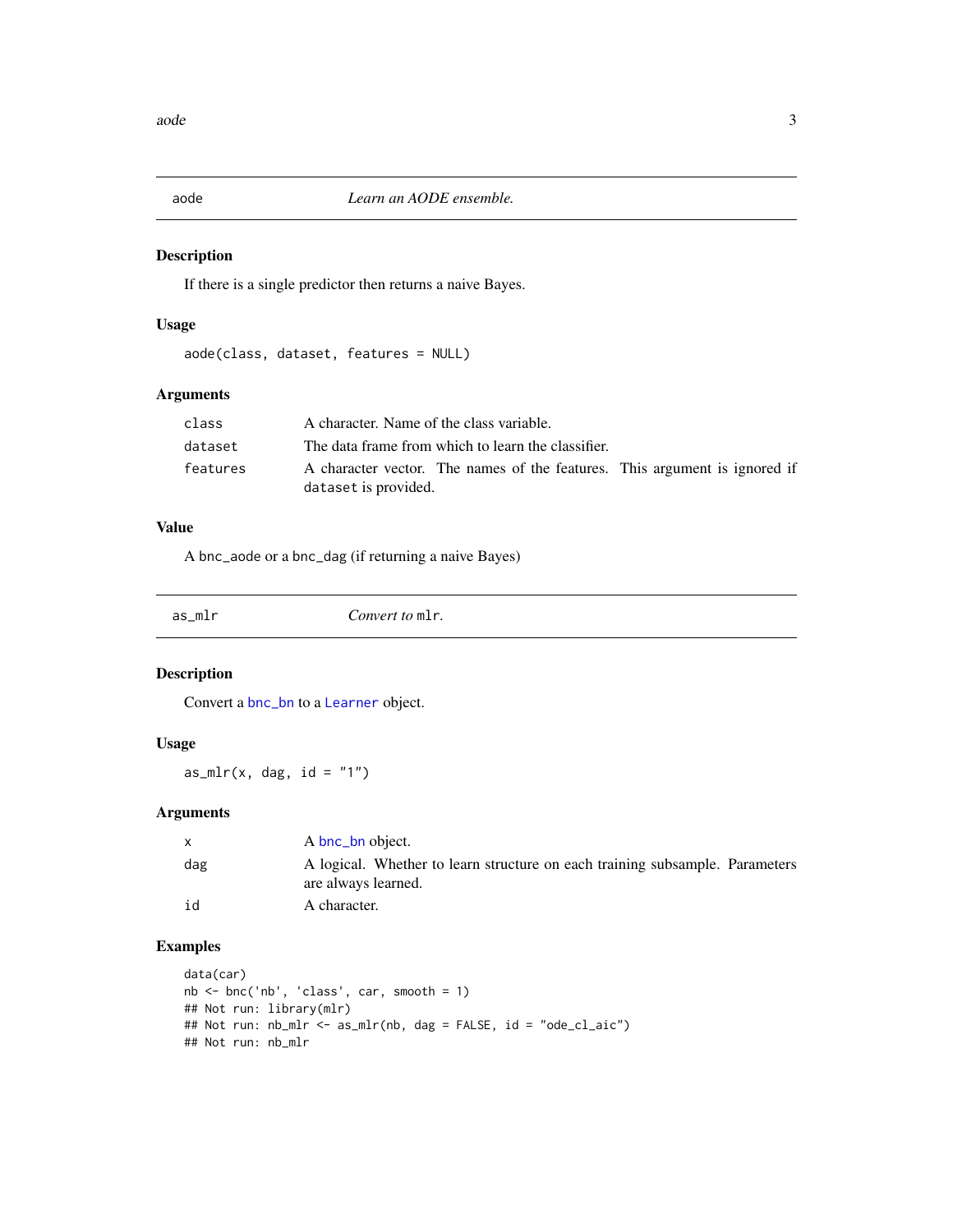<span id="page-3-2"></span><span id="page-3-0"></span>A convenience function to learn the structure and parameters in a single call. Must provide the name of the structure learning algorithm function; see [bnclassify](#page-3-1) for the list.

#### Usage

```
bnc(dag_learner, class, dataset, smooth, dag_args = NULL, awnb_trees = NULL,
  awnb_bootstrap = NULL, manb_prior = NULL, wanbia = NULL)
```
# Arguments

| dag_learner | A character. Name of the structure learning function.                                                                  |
|-------------|------------------------------------------------------------------------------------------------------------------------|
| class       | A character. Name of the class variable.                                                                               |
| dataset     | The data frame from which to learn network structure and parameters.                                                   |
| smooth      | A numeric. The smoothing value ( $\alpha$ ) for Bayesian parameter estimation. Non-<br>negative.                       |
| dag_args    | A list. Optional additional arguments to dag_learner.                                                                  |
| awnb_trees  | An integer. The number $(M)$ of bootstrap samples to generate.                                                         |
|             | awnb_bootstrap A numeric. The size of the bootstrap subsample, relative to the size of dataset<br>(given in $[0,1]$ ). |
| manb_prior  | A numeric. The prior probability for an arc between the class and any feature.                                         |
| wanbia      | A logical. If TRUE, WANBIA feature weighting is performed.                                                             |

## Examples

```
data(car)
nb <- bnc('nb', 'class', car, smooth = 1)
nb\_manb \leq bnc('nb', 'class', car, smooth = 1, manb\_prior = 0.3)ode_cl_aic <- bnc('tan_cl', 'class', car, smooth = 1, dag_args = list(score = 'aic'))
```
<span id="page-3-1"></span>bnclassify *Learn discrete Bayesian network classifiers from data.*

# Description

State-of-the-art algorithms for learning discrete Bayesian network classifiers from data, with functions prediction, model evaluation and inspection.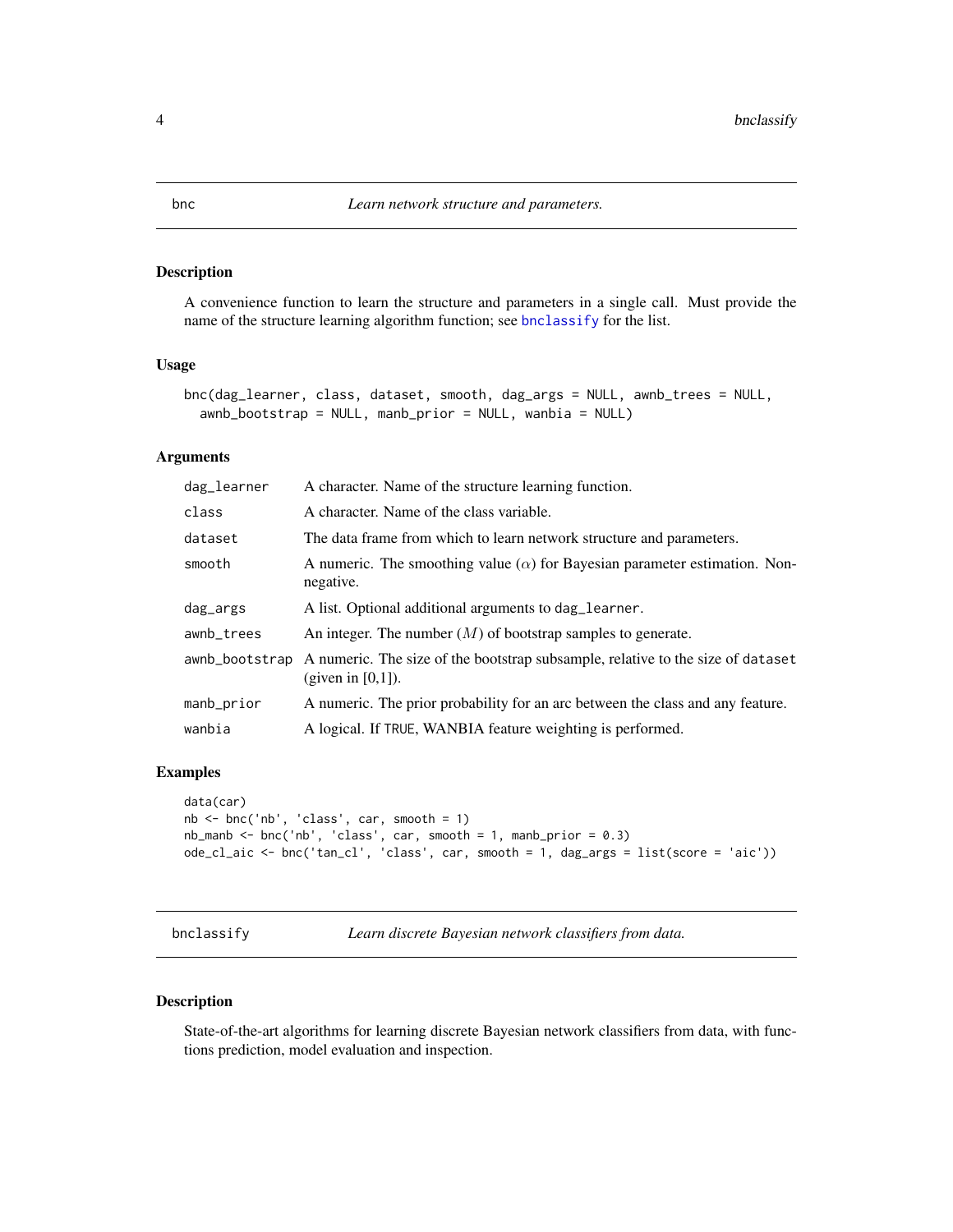#### <span id="page-4-0"></span>bnclassify 5

# Details

The learn more about the package, start with the vignettes: browseVignettes(package = "bnclassify"). The following is a list of available functionalities:

Structure learning algorithms:

- [nb](#page-15-1): Naive Bayes (Minsky, 1961)
- [tan\\_cl](#page-17-1): Chow-Liu's algorithm for one-dependence estimators (CL-ODE) (Friedman et al., 1997)
- [fssj](#page-9-1): Forward sequential selection and joining (FSSJ) (Pazzani, 1996)
- [bsej](#page-9-1): Backward sequential elimination and joining (BSEJ) (Pazzani, 1996)
- [tan\\_hc](#page-9-1): Hill-climbing tree augmented naive Bayes (TAN-HC) (Keogh and Pazzani, 2002)
- [tan\\_hcsp](#page-9-1): Hill-climbing super-parent tree augmented naive Bayes (TAN-HCSP) (Keogh and Pazzani, 2002)
- [aode](#page-2-1): Averaged one-dependence estimators (AODE) (Webb et al., 2005)

Parameter learning methods (1p):

- Bayesian and maximum likelihood estimation
- Weighting attributes to alleviate naive bayes' independence assumption (WANBIA) (Zaidi et al., 2013)
- Attribute-weighted naive Bayes (AWNB) (Hall, 2007)
- Model averaged naive Bayes (MANB) (Dash and Cooper, 2002)

Model evaluating:

- [cv](#page-7-1): Cross-validated estimate of accuracy
- [logLik](#page-14-1): Log-likelihood
- [AIC](#page-14-1): Akaike's information criterion (AIC)
- [BIC](#page-14-1): Bayesian information criterion (BIC)

#### Predicting:

• [predict](#page-16-1): Inference for complete and/or incomplete data (the latter through gRain)

Inspecting models:

- [plot](#page-16-2): Structure plotting (through Rgraphviz)
- [print](#page-0-0): Summary
- [params](#page-10-1): Access conditional probability tables
- [nparams](#page-10-1): Number of free parameters
- and more. See [inspect\\_bnc\\_dag](#page-11-1) and [inspect\\_bnc\\_bn](#page-10-2).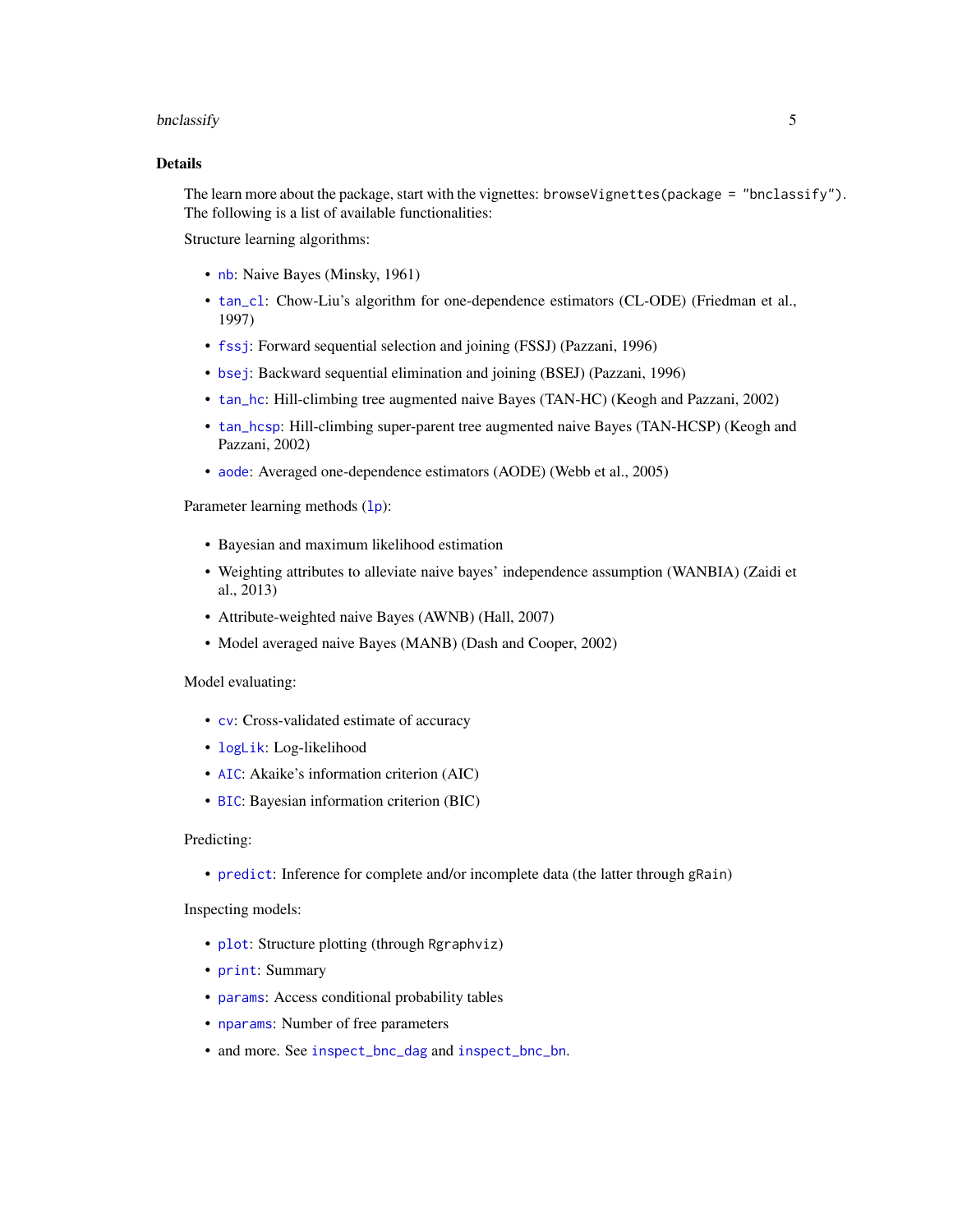#### <span id="page-5-0"></span>References

Bielza C and Larranaga P (2014), Discrete Bayesian network classifiers: A survey. *ACM Computing Surveys*, 47(1), Article 5.

Dash D and Cooper GF (2002). Exact model averaging with naive Bayesian classifiers. *19th International Conference on Machine Learning (ICML-2002)*, 91-98.

Friedman N, Geiger D and Goldszmidt M (1997). Bayesian network classifiers. *Machine Learning*, 29, pp. 131–163.

Zaidi NA, Cerquides J, Carman MJ, and Webb GI (2013) Alleviating naive Bayes attribute independence assumption by attribute weighting. *Journal of Machine Learning Research*, 14 pp. 1947–1988.

GI. Webb, JR Boughton, and Z Wang (2005) Not so naive bayes: Aggregating one-dependence estimators. *Machine Learning*, 58(1) pp. 5–24.

Hall M (2007). A decision tree-based attribute weighting filter for naive Bayes. *Knowledge-Based Systems*, 20(2), pp. 120-126.

Koegh E and Pazzani M (2002).Learning the structure of augmented Bayesian classifiers. In *International Journal on Artificial Intelligence Tools*, 11(4), pp. 587-601.

Koller D, Friedman N (2009). Probabilistic Graphical Models: Principles and Techniques. MIT Press.

Pazzani M (1996). Constructive induction of Cartesian product attributes. In *Proceedings of the Information, Statistics and Induction in Science Conference (ISIS-1996)*, pp. 66-77

<span id="page-5-1"></span>bnc\_bn *Bayesian network classifier with structure and parameters.*

# **Description**

A Bayesian network classifier with structure and parameters. Returned by [lp](#page-12-1) and [bnc](#page-3-2) functions. You can use it to classify data (with [predict](#page-16-1)). Can estimate its predictive accuracy with [cv](#page-7-1), plot its structure (with [plot](#page-16-2)), print a summary to console ([print](#page-0-0)), inspect it with functions documented in [inspect\\_bnc\\_bn](#page-10-2) and [inspect\\_bnc\\_dag](#page-11-1), and convert it to mlr, grain, and graph objects –see [as\\_mlr](#page-2-2) and [grain\\_and\\_graph](#page-8-1).

```
data(car)
tan < -b</math>nc('tan_cl', 'class', car, smooth = 1)tan
p <- predict(tan, car)
head(p)
## Not run: plot(tan)
nparams(tan)
```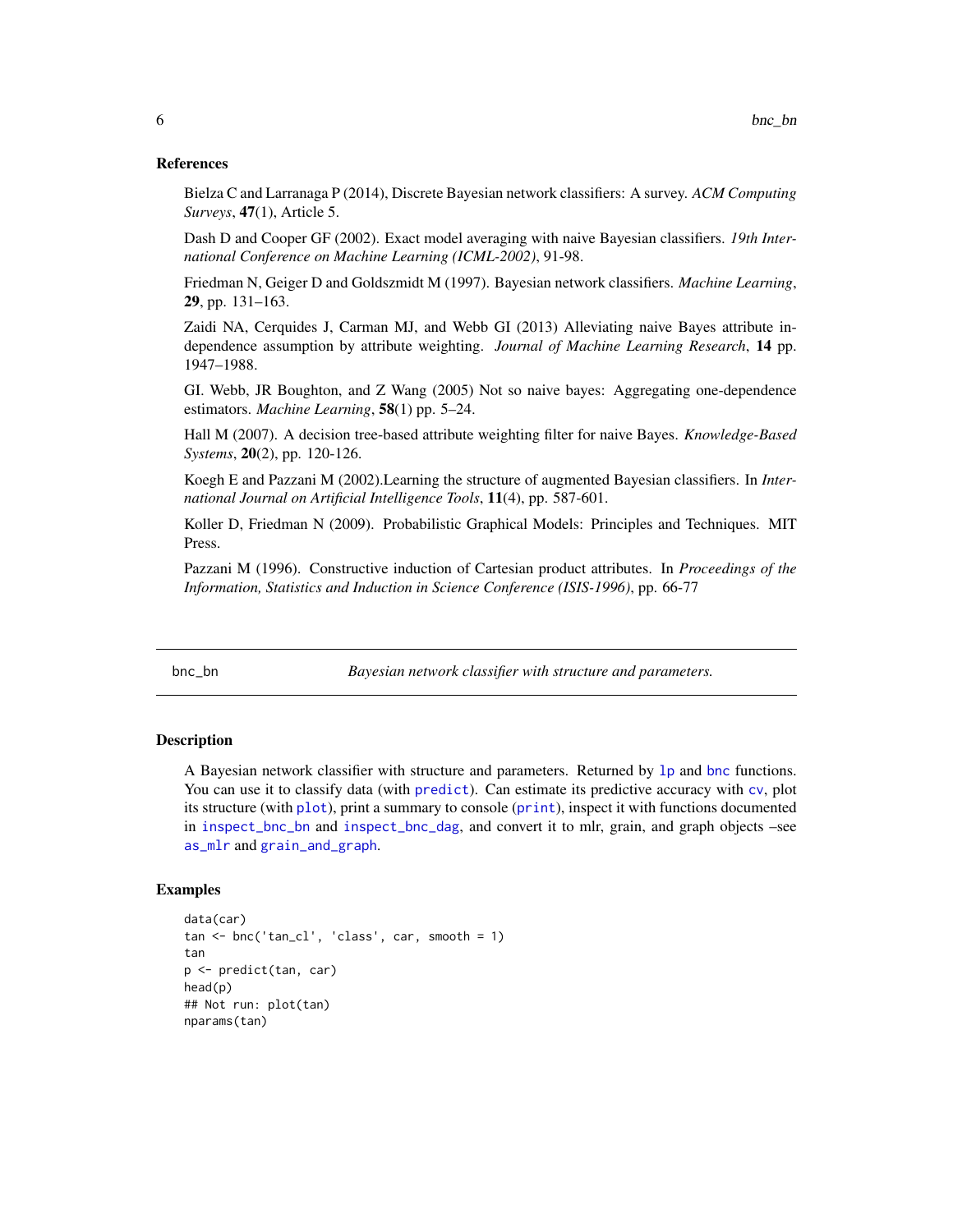<span id="page-6-1"></span><span id="page-6-0"></span>

A Bayesian network classifier structure, returned by functions such as [nb](#page-15-1) and [tan\\_cl](#page-17-1). You can plot its structure (with [plot](#page-16-2)), print a summary to console ([print](#page-0-0)), inspect it with functions documented in [inspect\\_bnc\\_dag](#page-11-1), and convert it to a graph object with [grain\\_and\\_graph](#page-8-1).

# Examples

```
data(car)
nb <- tan_cl('class', car)
nb
## Not run: plot(nb)
narcs(nb)
```
car *Car Evaluation Data Set.*

# Description

Data set from the UCI repository: <https://archive.ics.uci.edu/ml/datasets/Car+Evaluation>.

#### Format

A data.frame with 7 columns and 1728 rows.

#### Source

<http://goo.gl/GTXrCz>

cmi *Compute the (conditional) mutual information between two variables.*

#### Description

Computes the (conditional) mutual information between two variables. If z is not NULL then returns the conditional mutual information,  $I(X; Y|Z)$ . Otherwise, returns mutual information,  $I(X; Y)$ .

#### Usage

 $cmi(x, y, dataset, z = NULL, unit = "log")$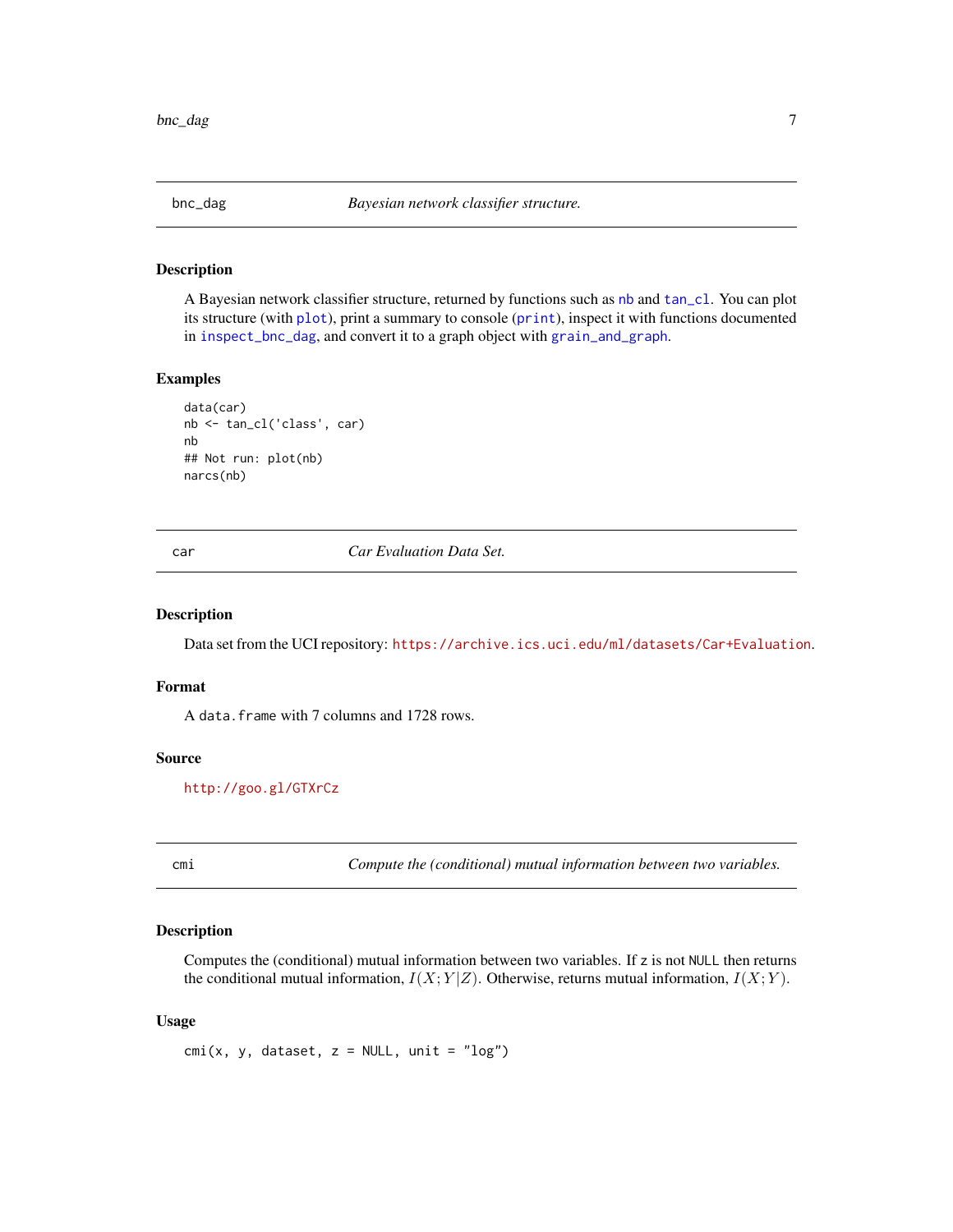# <span id="page-7-0"></span>Arguments

| X       | A length one character.                                     |
|---------|-------------------------------------------------------------|
| У       | A length one character.                                     |
| dataset | A data frame. Must contain x, y and, optionally, z columns. |
| z       | A character vector.                                         |
| unit    | A character. Logarithm base. See entropy package.           |

# Details

 $I(X; Y|Z) = H(X|Z) + H(Y|Z) - H(X, Y, Z) - H(Z)$ , where  $H()$  is Shannon's entropy.

### Examples

data(car) cmi('maint', 'class', car)

<span id="page-7-1"></span>cv *Estimate predictive accuracy with stratified cross validation.*

# Description

Estimate predictive accuracy of a classifier with stratified cross validation. It learns the models from the training subsamples by repeating the learning procedures used to obtain x. It can keep the network structure fixed and re-learn only the parameters, or re-learn both structure and parameters.

#### Usage

 $cv(x, dataset, k, dag = TRUE, mean = TRUE)$ 

# Arguments

| $\mathsf{x}$ | List of bnc_bn or a single bnc_bn. The classifiers to evaluate.                                                         |
|--------------|-------------------------------------------------------------------------------------------------------------------------|
| dataset      | The data frame on which to evaluate the classifiers.                                                                    |
| k            | An integer. The number of folds.                                                                                        |
| dag          | A logical. Whether to learn structure on each training subsample. Parameters<br>are always learned.                     |
| mean         | A logical. Whether to return mean accuracy for each classifier or to return a<br>k-row matrix with accuracies per fold. |

### Value

A numeric vector of same length as x, giving the predictive accuracy of each classifier. If mean = FALSE then a matrix with k rows and a column per each classifier in x.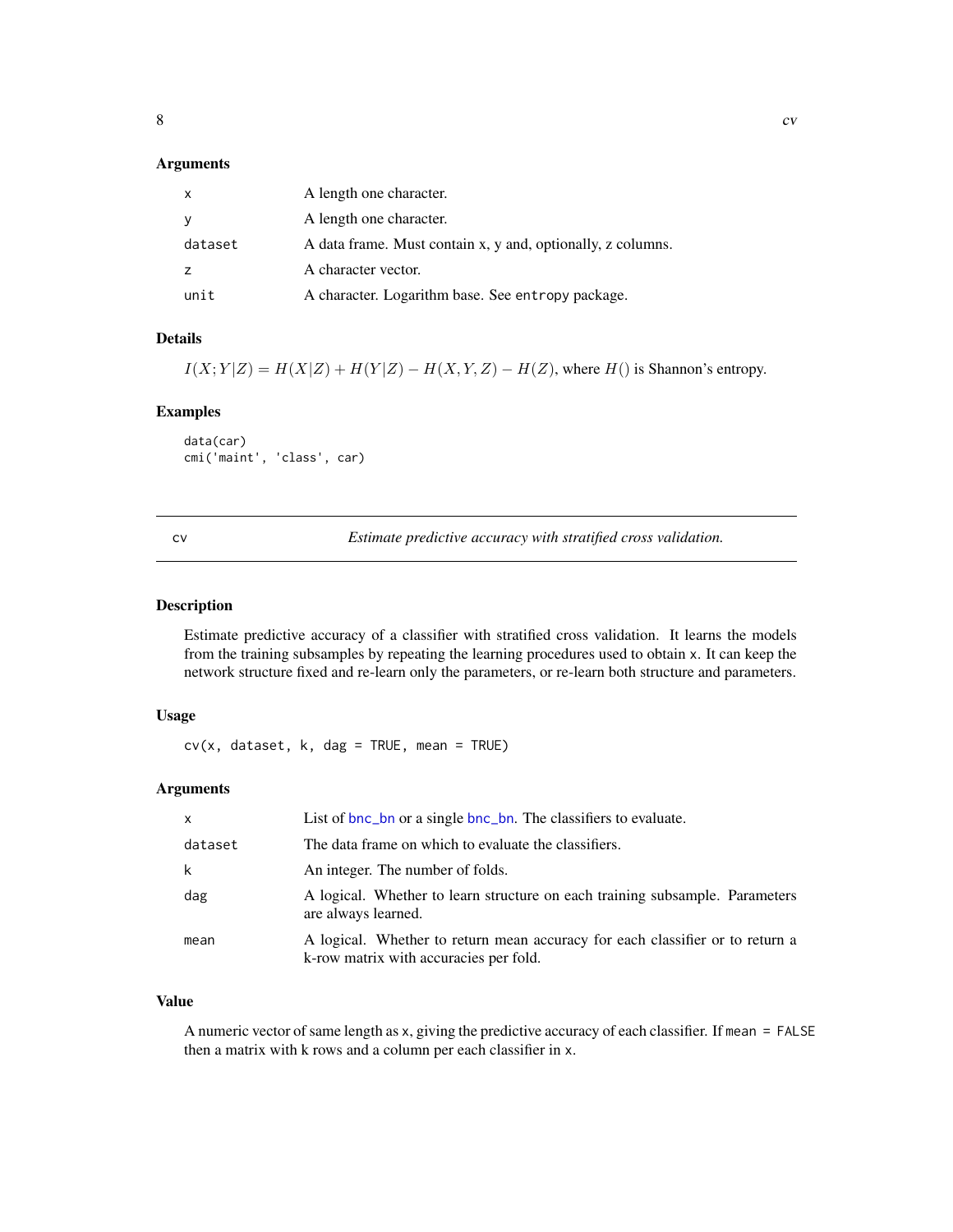# <span id="page-8-0"></span>grain\_and\_graph 9

# Examples

```
data(car)
nb <- bnc('nb', 'class', car, smooth = 1)
# CV a single classifier
cv(nb, car, k = 10)nb\_manb \leq -bnc('nb', 'class', car, smooth = 1, manb\_prior = 0.5)cv(list(nb=nb, manb=nb\_manb), car, k = 10)# Get accuracies on each fold
cv(list(nb=nb, manb=nb_manb), car, k = 10, mean = FALSE)
ode <- bnc('tan_cl', 'class', car, smooth = 1, dag_args = list(score = 'aic'))
# keep structure fixed accross training subsamples
cv(ode, car, k = 10, dag = FALSE)
```
<span id="page-8-1"></span>grain\_and\_graph *Convert to graph and gRain.*

## Description

Convert a [bnc\\_dag](#page-6-1) to graphNEL and [grain](#page-0-0) objects.

#### Usage

```
as_graphNEL(x)
```
as\_grain(x)

# Arguments

x The [bnc\\_bn](#page-5-1) object. The Bayesian network classifier.

### Functions

- as\_graphNEL: Convert to a graphNEL.
- as\_grain: Convert to a grain.

```
data(car)
nb <- bnc('nb', 'class', car, smooth = 1)
# Requires the grain and graph packages installed
## Not run: g <- as_grain(nb)
## Not run: gRain::querygrain.grain(g)$buying
```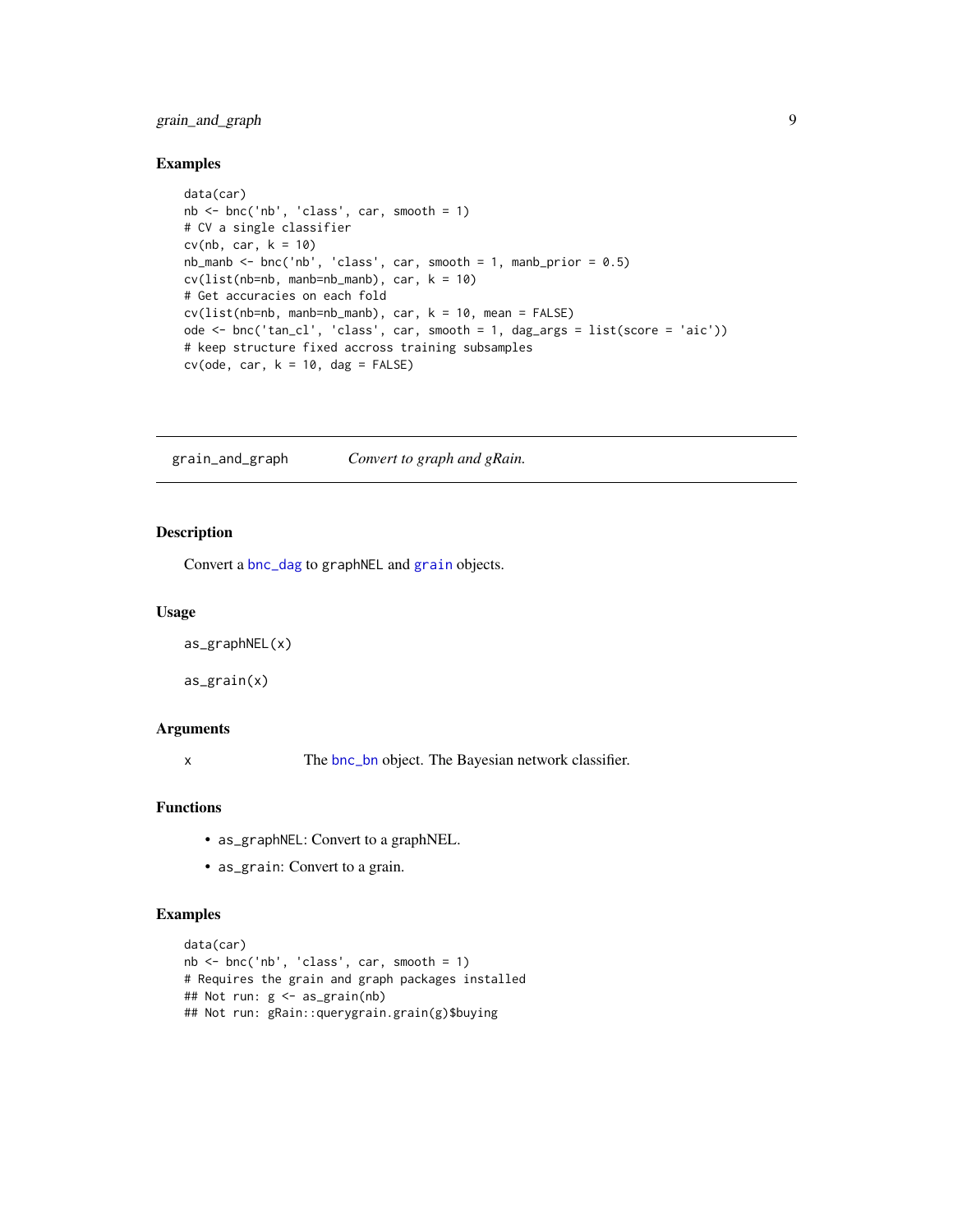<span id="page-9-1"></span><span id="page-9-0"></span>

Greedy wrapper algorithms for learning Bayesian network classifiers. All algorithms use crossvalidated estimate of predictive accuracy to evaluate candidate structures.

# Usage

```
fssj(class, dataset, k, epsilon = 0.01, smooth = 0, cache_reset = NULL)
bsej(class, dataset, k, epsilon = 0.01, smooth = 0, cache_reset = NULL)
tan_hc(class, dataset, k, epsilon = 0.01, smooth = 0, cache_reset = NULL)
kdb(class, dataset, k, kdbk = 2, epsilon = 0.01, smooth = 0,
 cache_reset = NULL)
tan\_hcsp(class, dataset, k, epsilon = 0.01, smooth = 0,cache_reset = NULL)
```
#### Arguments

| class       | A character. Name of the class variable.                                                                                                                                                                     |
|-------------|--------------------------------------------------------------------------------------------------------------------------------------------------------------------------------------------------------------|
| dataset     | The data frame from which to learn the classifier.                                                                                                                                                           |
| k           | An integer. The number of folds.                                                                                                                                                                             |
| epsilon     | A numeric. Minimum absolute improvement in accuracy required to keep search-<br>ing.                                                                                                                         |
| smooth      | A numeric. The smoothing value $(\alpha)$ for Bayesian parameter estimation. Non-<br>negative.                                                                                                               |
| cache_reset | A numeric. Number of iterations after which to reset the cache of conditional<br>probability tables. A small number reduces the amount of memory used. NULL<br>means the cache is never reset (the default). |
| kdbk        | An integer. The maximum number of feature parents per feature.                                                                                                                                               |

#### Value

A [bnc\\_dag](#page-6-1) object.

### References

Pazzani M (1996). Constructive induction of Cartesian product attributes. In *Proceedings of the Information, Statistics and Induction in Science Conference (ISIS-1996)*, pp. 66-77

Koegh E and Pazzani M (2002).Learning the structure of augmented Bayesian classifiers. In *International Journal on Artificial Intelligence Tools*, 11(4), pp. 587-601.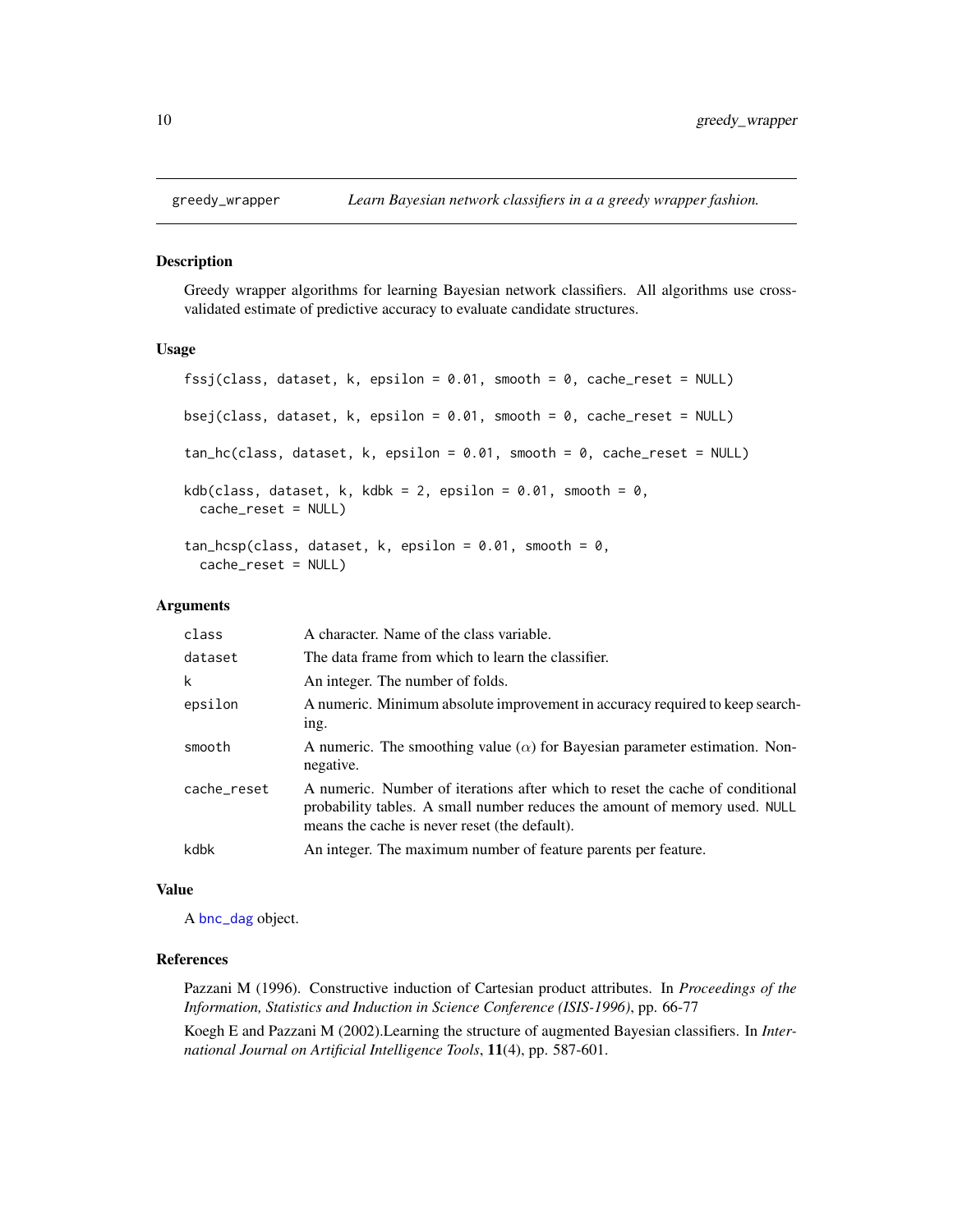# <span id="page-10-0"></span>inspect\_bnc\_bn 11

# Examples

```
data(car)
tanhc \le tan_hc('class', car, k = 5, epsilon = 0)
## Not run: plot(tanhc)
```
<span id="page-10-2"></span>inspect\_bnc\_bn *Inspect a Bayesian network classifier (with structure and parameters).*

#### <span id="page-10-1"></span>Description

Functions for inspecting a [bnc\\_bn](#page-5-1) object. In addition, you can query this object with the functions documented in [inspect\\_bnc\\_dag](#page-11-1).

#### Usage

```
nparams(x)
```

```
manb_arc_posterior(x)
```
awnb\_weights(x)

params(x)

values(x)

```
classes(x)
```
#### Arguments

x The [bnc\\_bn](#page-5-1) object. The Bayesian network classifier.

#### Functions

- nparams: Returns the number of free parameters in the model.
- manb\_arc\_posterior: Returns the posterior of each arc from the class according to the MANB method.
- awnb\_weights: Returns the AWNB feature weights.
- params: Returns the list of CPTs, in the same order as [vars](#page-11-2).
- values: Returns the possible values of each variable, in the same order as [vars](#page-11-2).
- classes: Returns the possible values of the class variable.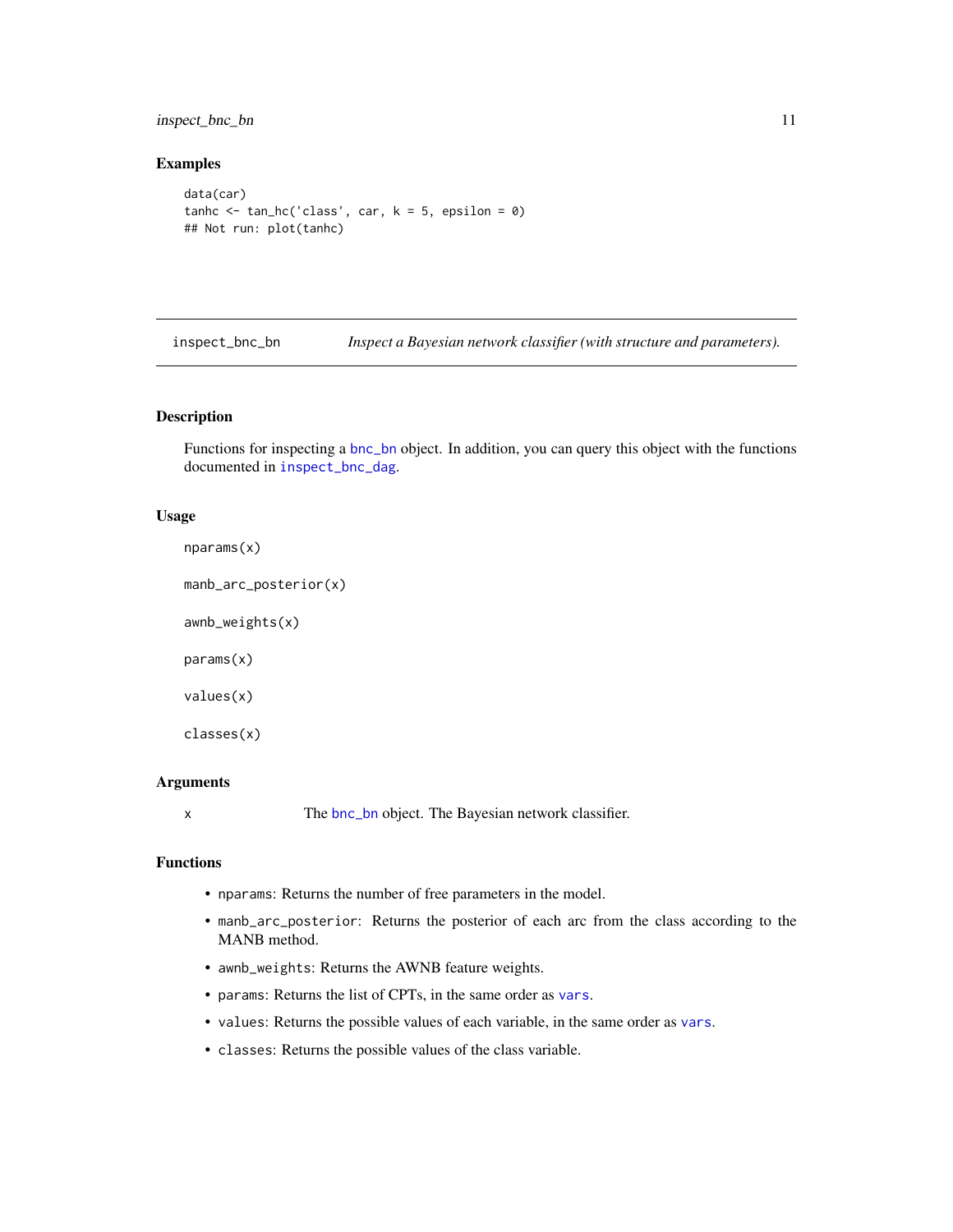# Examples

```
data(car)
nb <- bnc('nb', 'class', car, smooth = 1)
nparams(nb)
nb <- bnc('nb', 'class', car, smooth = 1, manb_prior = 0.5)
manb_arc_posterior(nb)
nb \le bnc('nb', 'class', car, smooth = 1, awnb_bootstrap = 0.5)
awnb_weights(nb)
```
<span id="page-11-1"></span>inspect\_bnc\_dag *Inspect a Bayesian network classifier structure.*

# <span id="page-11-2"></span>Description

Functions for inspecting a [bnc\\_dag](#page-6-1) object.

# Usage

```
features(x)
vars(x)
families(x)
modelstring(x)
feature_families(x)
```
class\_var(x)

narcs(x)

```
is_semi_naive(x)
```
is\_anb(x)

 $is_n(b(x))$ 

is\_ode(x)

# Arguments

x The [bnc\\_dag](#page-6-1) object. The Bayesian network classifier structure.

<span id="page-11-0"></span>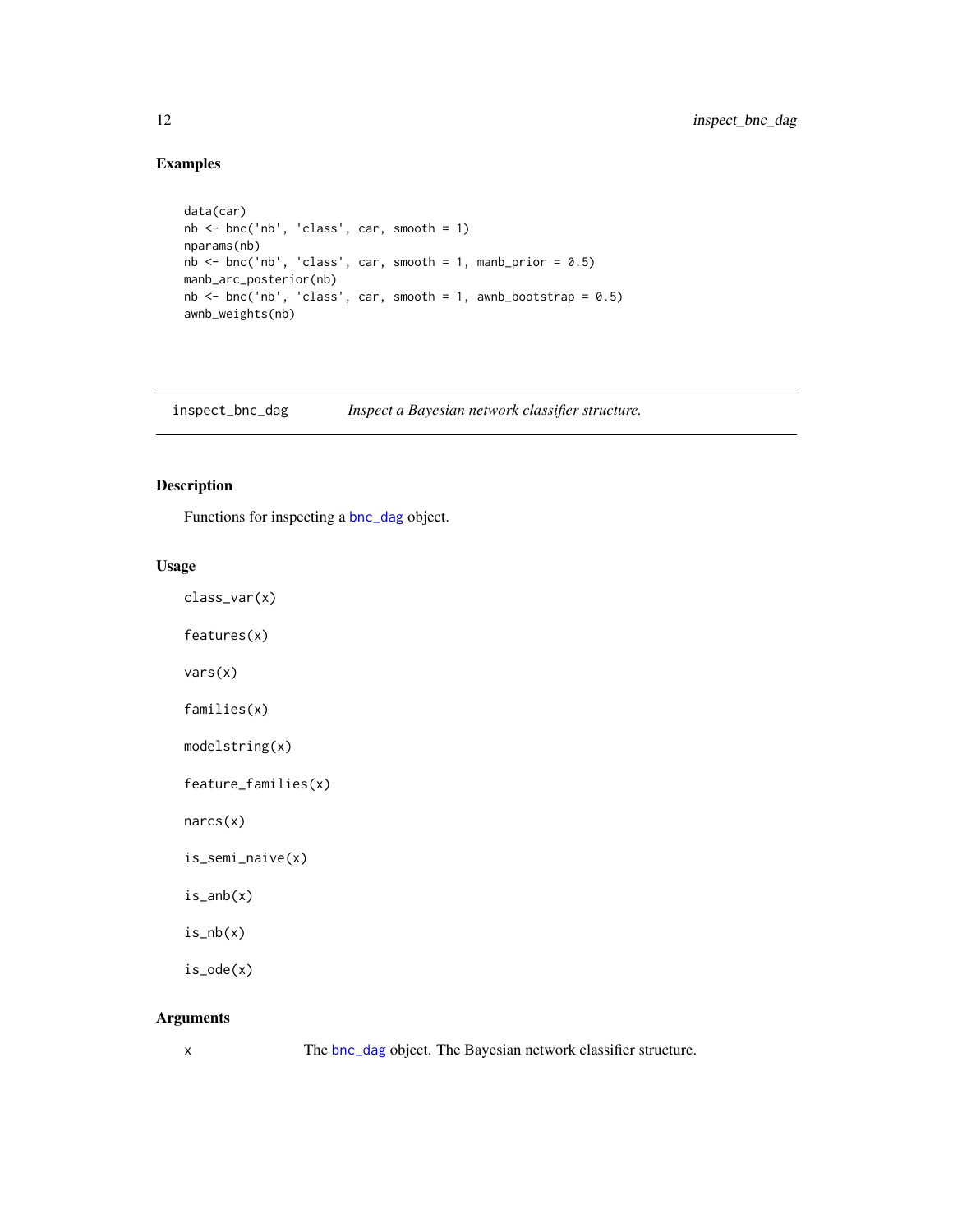# <span id="page-12-0"></span>learn\_params 13

# Functions

- class\_var: Returns the class variable.
- features: Returns the features.
- vars: Returns all variables (i.e., features + class).
- families: Returns the family of each variable.
- modelstring: Returns the model string of the network in bnlearn format (adding a space in between two families).
- feature\_families: Returns the family of each feature.
- narcs: Returns the number of arcs.
- is\_semi\_naive: Returns TRUE if x is a semi-naive Bayes.
- is\_anb: Returns TRUE if x is an augmented naive Bayes.
- is\_nb: Returns TRUE if x is a naive Bayes.
- is\_ode: Returns TRUE if x is a one-dependence estimator.

# Examples

```
data(car)
nb \le - bnc('nb', 'class', car, smooth = 1)narcs(nb)
is_ode(nb)
```
learn\_params *Learn the parameters of a Bayesian network structure.*

# <span id="page-12-1"></span>Description

Learn parameters with maximum likelihood or Bayesian estimation, the weighting attributes to alleviate naive bayes' independence assumption (WANBIA), attribute weighted naive Bayes (AWNB), or the model averaged naive Bayes (MANB) methods. Returns a [bnc\\_bn](#page-5-1).

#### Usage

```
lp(x, dataset, smooth, awnb_trees = NULL, awnb_bootstrap = NULL,
 manb_prior = NULL, wanbia = NULL)
```
#### Arguments

| $\mathsf{x}$ | The bnc_dag object. The Bayesian network classifier structure.                                                         |
|--------------|------------------------------------------------------------------------------------------------------------------------|
| dataset      | The data frame from which to learn network parameters.                                                                 |
| smooth       | A numeric. The smoothing value $(\alpha)$ for Bayesian parameter estimation. Non-<br>negative.                         |
| awnb_trees   | An integer. The number $(M)$ of bootstrap samples to generate.                                                         |
|              | awnb_bootstrap A numeric. The size of the bootstrap subsample, relative to the size of dataset<br>(given in $[0,1]$ ). |
| manb_prior   | A numeric. The prior probability for an arc between the class and any feature.                                         |
| wanbia       | A logical. If TRUE, WANBIA feature weighting is performed.                                                             |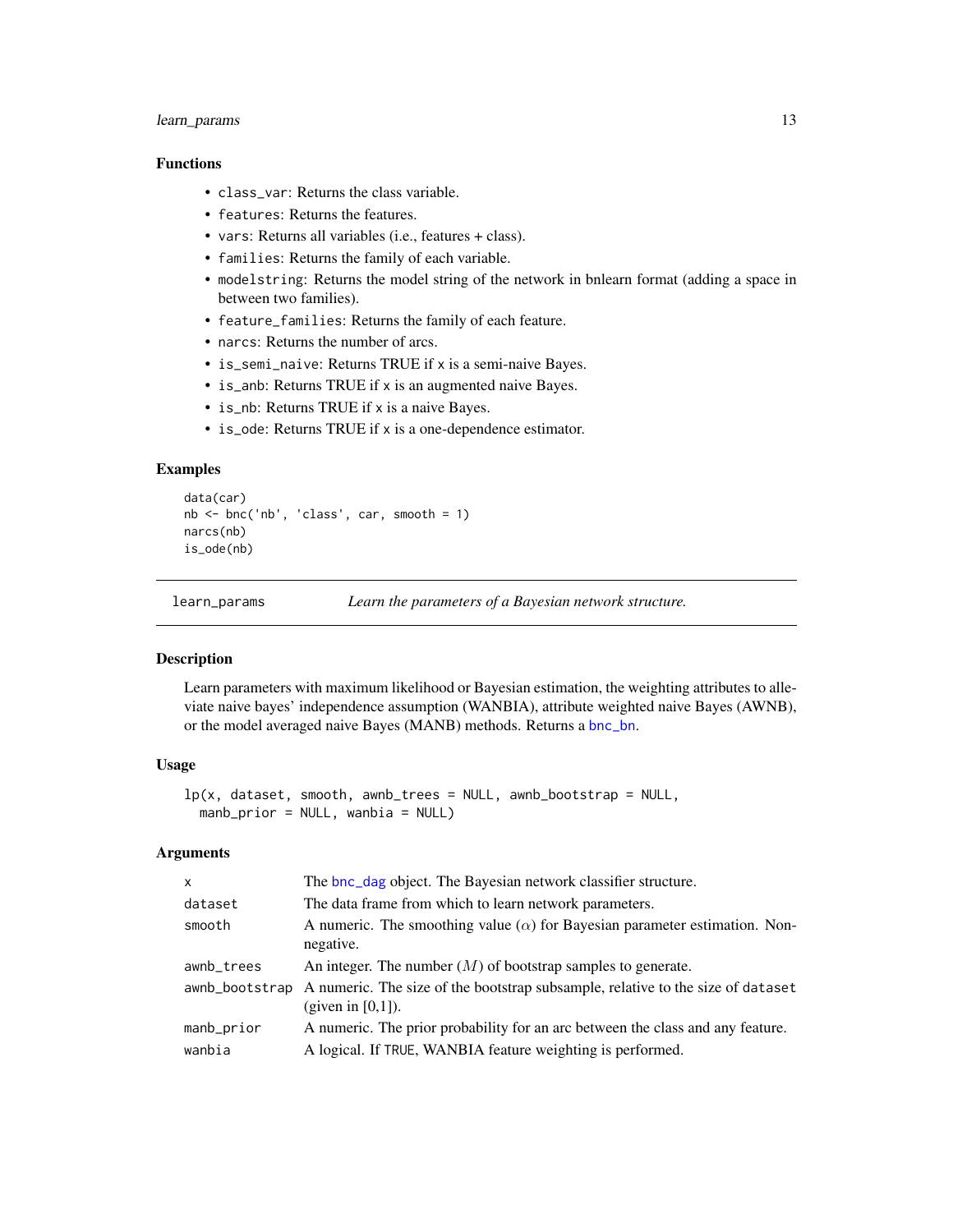#### Details

1p learns the parameters of each local distribution  $\theta_{ijk} = P(X_i = k | \mathbf{Pa}(X_i) = j)$  as

$$
\theta_{ijk} = \frac{N_{ijk} + \alpha}{N_{ij.} + r_i \alpha},
$$

where  $N_{ijk}$  is the number of instances in dataset in which  $X_i = k$  and  $\textbf{Pa}(X_i) = j$ ,  $N_{ij} = j$  $\sum_{k=1}^{r_i} N_{ijk}$ ,  $r_i$  is the cardinality of  $X_i$ , and all hyperparameters of the Dirichlet prior equal to  $\alpha$ .  $\alpha = 0$  corresponds to maximum likelihood estimation. Returns a uniform distribution when  $N_{ij} + r_i \alpha = 0$ . With partially observed data, the above amounts to *available case analysis*.

WANBIA learns a unique exponent 'weight' per feature. They are computed by optimizing conditional log-likelihood, and are bounded with all  $w_i \in [0, 1]$ . For WANBIA estimates, set wanbia to TRUE.

In order to get the AWNB parameter estimate, provide either the awnb\_bootstrap and/or the awnb\_trees argument. The estimate is:

$$
\theta_{ijk}^{AWNB} = \frac{\theta_{ijk}^{w_i}}{\sum_{k=1}^{r_i} \theta_{ijk}^{w_i}},
$$

while the weights  $w_i$  are computed as

$$
w_i = \frac{1}{M} \sum_{t=1}^{M} \sqrt{\frac{1}{d_{ti}}},
$$

where  $M$  is the number of bootstrap samples from dataset and  $d_{ti}$  the minimum testing depth of  $X_i$  in an unpruned classification tree learned from the t-th subsample ( $d_{ti} = 0$  if  $X_i$  is omitted from t-th tree).

The MANB parameters correspond to Bayesian model averaging over the naive Bayes models obtained from all  $2^n$  subsets over the *n* features. To get MANB parameters, provide the manb\_prior argument.

#### Value

A **[bnc\\_bn](#page-5-1)** object.

#### References

Hall M (2004). A decision tree-based attribute weighting filter for naive Bayes. *Knowledge-based Systems*, 20(2), 120-126.

Dash D and Cooper GF (2002). Exact model averaging with naive Bayesian classifiers. *19th International Conference on Machine Learning (ICML-2002)*, 91-98.

Pigott T D (2001) A review of methods for missing data. *Educational research and evaluation*, 7(4), 353-383.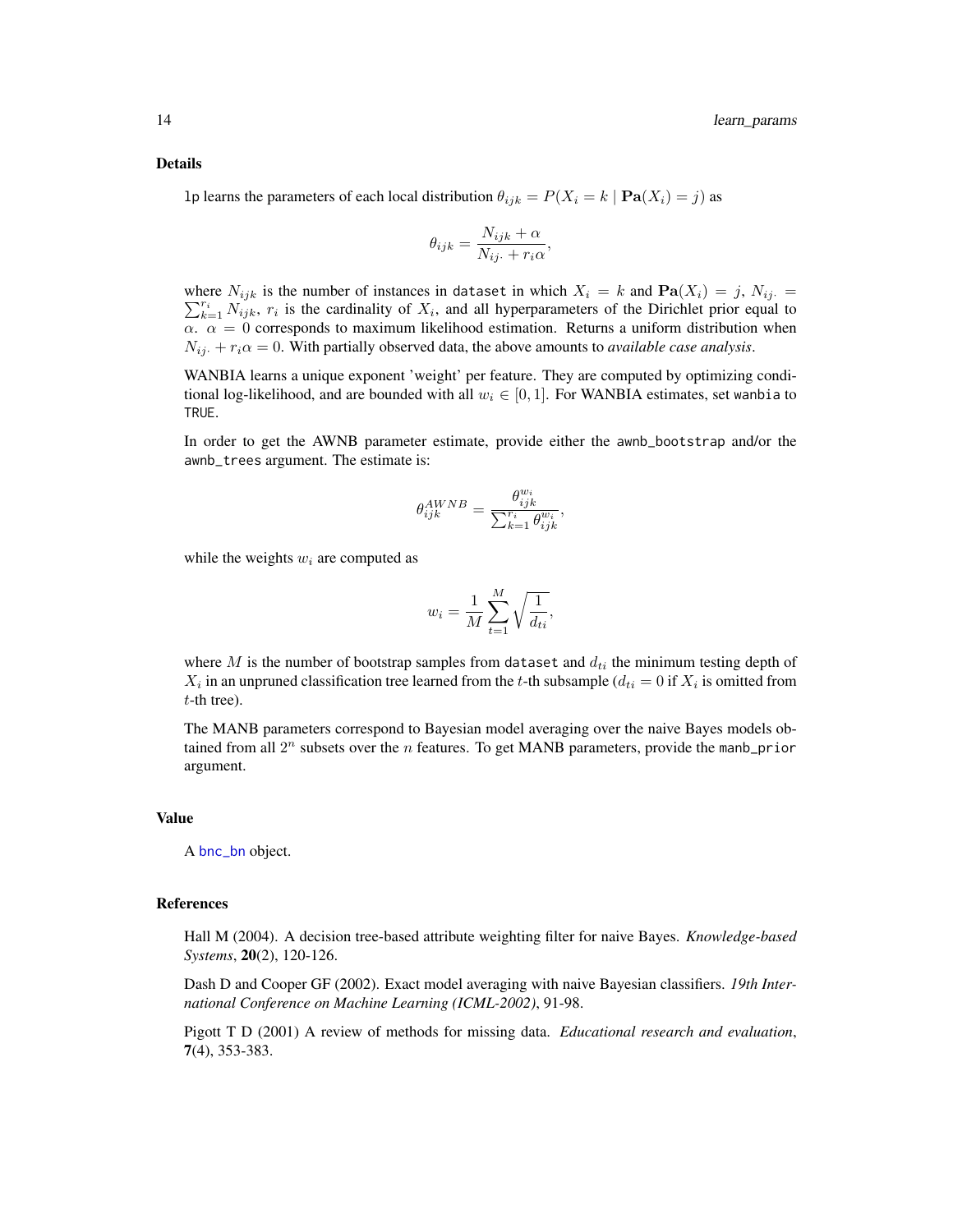#### <span id="page-14-0"></span>loglik 15

#### Examples

```
data(car)
nb <- nb('class', car)
# Maximum likelihood estimation
mle \leq -1p(nb, car, smooth = 0)
# Bayesian estimaion
bayes \leq lp(nb, car, smooth = 0.5)
# MANB
manb \leq lp(nb, car, smooth = 0.5, manb_prior = 0.5)
# AWNB
awnb \leq lp(nb, car, smooth = 0.5, awnb_trees = 10)
```
loglik *Compute (penalized) log-likelihood.*

#### <span id="page-14-1"></span>Description

Compute (penalized) log-likelihood and conditional log-likelihood score of a [bnc\\_bn](#page-5-1) object on a data set. Requires a data frame argument in addition to object.

#### Usage

## S3 method for class 'bnc\_bn' AIC(object, ...) ## S3 method for class 'bnc\_bn' BIC(object, ...) ## S3 method for class 'bnc\_bn' logLik(object, ...)

cLogLik(object, ...)

#### **Arguments**

| object   | A bnc_bn object.     |
|----------|----------------------|
| $\cdots$ | A data frame $(D)$ . |

# Details

log-likelihood =  $logP(D | \theta)$ ,

Akaike's information criterion (AIC) =  $log P(D | \theta) - \frac{1}{2} |\theta|$ ,

The Bayesian information criterion (BIC) score: =  $log P(D | \theta) - \frac{log N}{2} |\theta|$ ,

where  $|\theta|$  is the number of free parameters in object, D is the data set and N is the number of instances in D.

cLogLik computes the conditional log-likelihood of the model.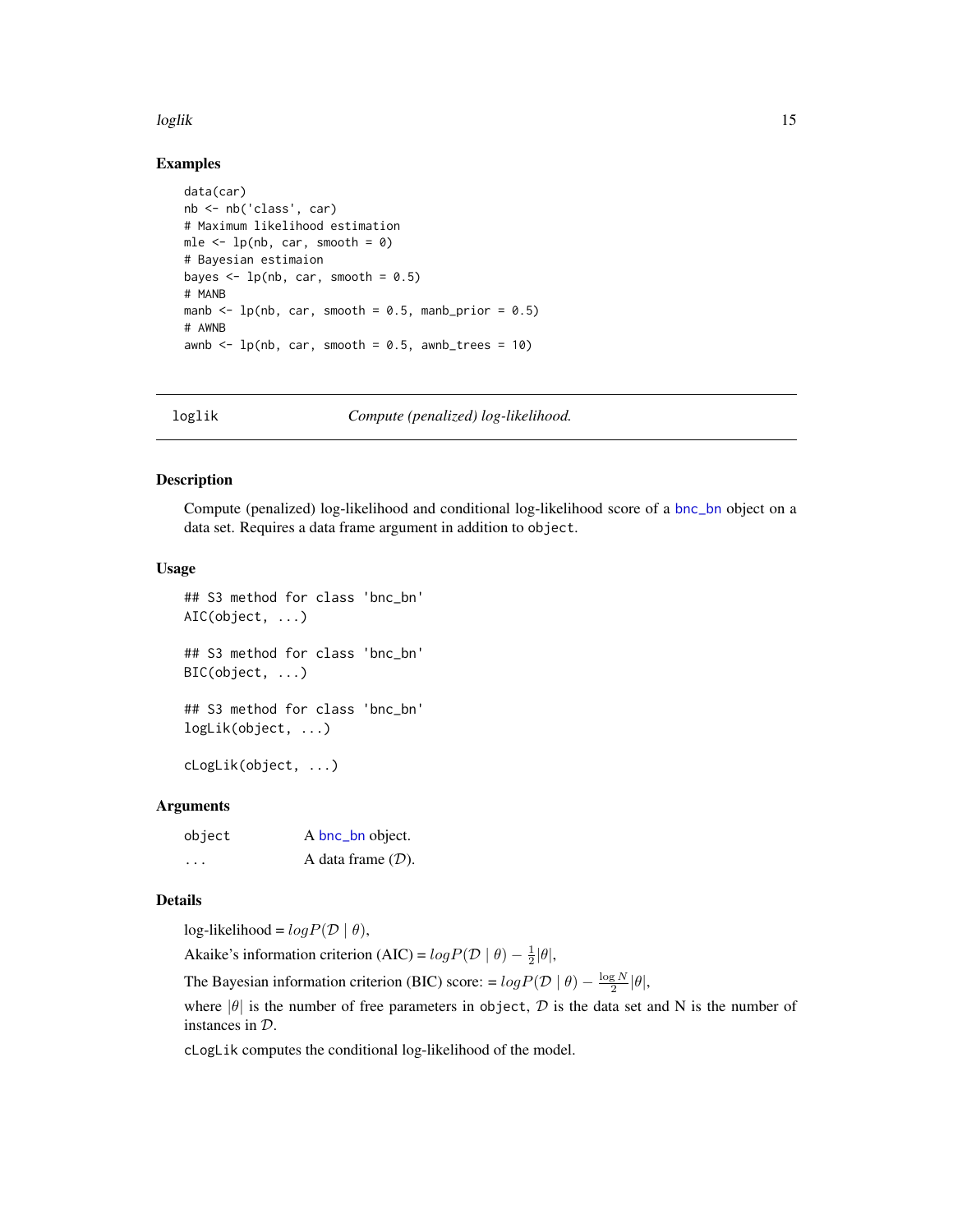# Examples

```
data(car)
nb <- bnc('nb', 'class', car, smooth = 1)
logLik(nb, car)
AIC(nb, car)
BIC(nb, car)
cLogLik(nb, car)
```
# <span id="page-15-1"></span>nb *Learn a naive Bayes network structure.*

# Description

Learn a naive Bayes network structure.

#### Usage

nb(class, dataset = NULL, features = NULL)

# Arguments

| class    | A character. Name of the class variable.                                                           |
|----------|----------------------------------------------------------------------------------------------------|
| dataset  | The data frame from which to learn the classifier.                                                 |
| features | A character vector. The names of the features. This argument is ignored if<br>dataset is provided. |

# Value

A [bnc\\_dag](#page-6-1) object.

# Examples

```
data(car)
nb <- nb('class', car)
nb2 <- nb('class', features = letters[1:10])
## Not run: plot(nb2)
```
<span id="page-15-0"></span> $16$  nb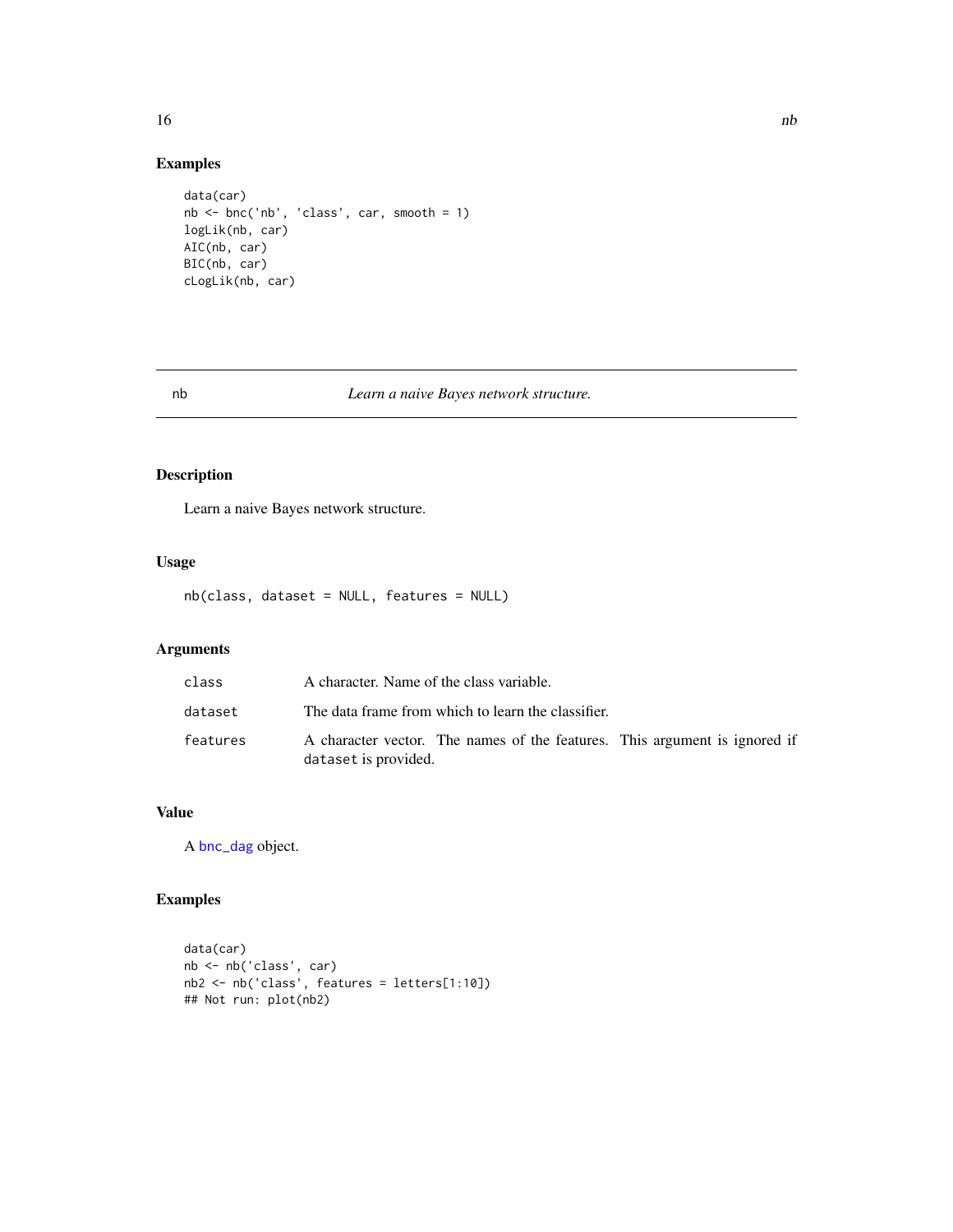<span id="page-16-2"></span><span id="page-16-0"></span>plot.bnc\_dag *Plot the structure.*

# Description

If node labels are to small to be viewed properly, you may fix label fontsize with argument fontsize. Also, you may try multiple different layouts.

#### Usage

```
## S3 method for class 'bnc_dag'
plot(x, y, layoutType = "dot", fontsize = NULL, ...)
```
# Arguments

| $\mathsf{x}$ | The bnc_dag object. The Bayesian network classifier structure. |
|--------------|----------------------------------------------------------------|
| <b>y</b>     | Not used                                                       |
| layoutType   | a character. Optional.                                         |
| fontsize     | integer Font size for node labels. Optional.                   |
|              | Not used.                                                      |

# Examples

```
# Requires the graph and Rgraphviz packages to be installed.
data(car)
nb <- nb('class', car)
nb <- nb('class', car)
## Not run: plot(nb)
## Not run: plot(nb, fontsize = 20)
## Not run: plot(nb, layoutType = 'circo')
## Not run: plot(nb, layoutType = 'fdp')
## Not run: plot(nb, layoutType = 'osage')
## Not run: plot(nb, layoutType = 'twopi')
## Not run: plot(nb, layoutType = 'neato')
```
<span id="page-16-1"></span>predict.bnc\_fit *Predicts class labels or class posterior probability distributions.*

# Description

Predicts class labels or class posterior probability distributions.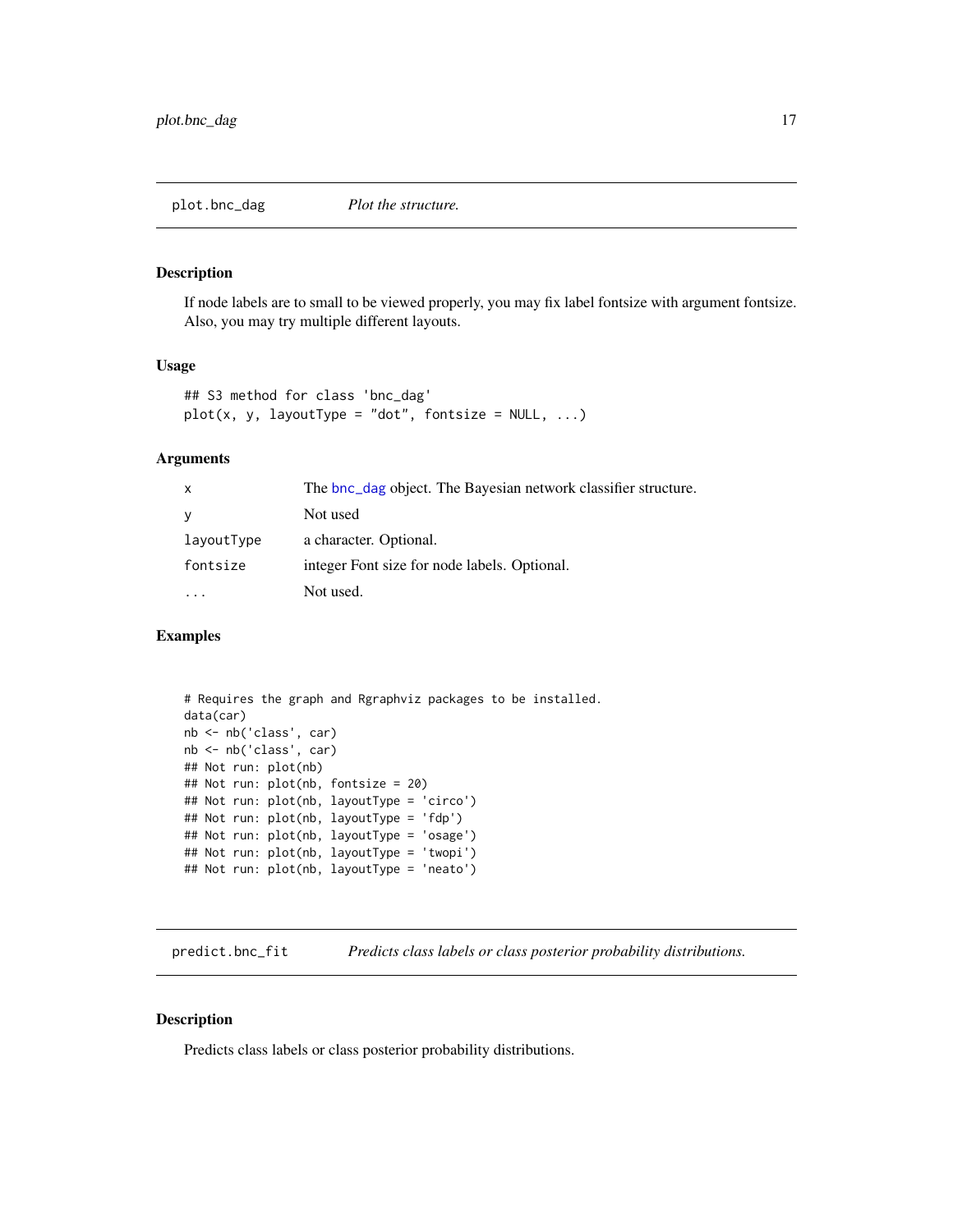#### <span id="page-17-0"></span>Usage

```
## S3 method for class 'bnc_fit'
predict(object, newdata, prob = FALSE, ...)
```
## Arguments

| object    | A bnc_bn object.                                                      |
|-----------|-----------------------------------------------------------------------|
| newdata   | A data frame containing observations whose class has to be predicted. |
| prob      | A logical. Whether class posterior probability should be returned.    |
| $\ddotsc$ | Ignored.                                                              |

# Details

Ties are resolved randomly. Inference is much slower if newdata contains NAs.

# Value

If prob=FALSE, then returns a length- $N$  factor with the same levels as the class variable in x, where  $N$  is the number of rows in newdata. Each element is the most likely class for the corresponding row in newdata. If prob=TRUE, returns a  $N$  by  $C$  numeric matrix, where  $C$  is the number of classes; each row corresponds to the class posterior of the instance.

#### Examples

```
data(car)
nb <- bnc('nb', 'class', car, smooth = 1)
p <- predict(nb, car)
head(p)
p <- predict(nb, car, prob = TRUE)
head(p)
```
tan\_chowliu *Learns a one-dependence estimator using Chow-Liu's algorithm.*

## <span id="page-17-1"></span>Description

Learns a one-dependence Bayesian classifier using Chow-Liu's algorithm, by maximizing either log-likelihood, the AIC or BIC scores; maximizing log-likelihood corresponds to the well-known tree augmented naive Bayes (Friedman et al., 1997). When maximizing AIC or BIC the output might be a forest-augmented rather than a tree-augmented naive Bayes.

#### Usage

```
tan_cl(class, dataset, score = "loglik", root = NULL)
```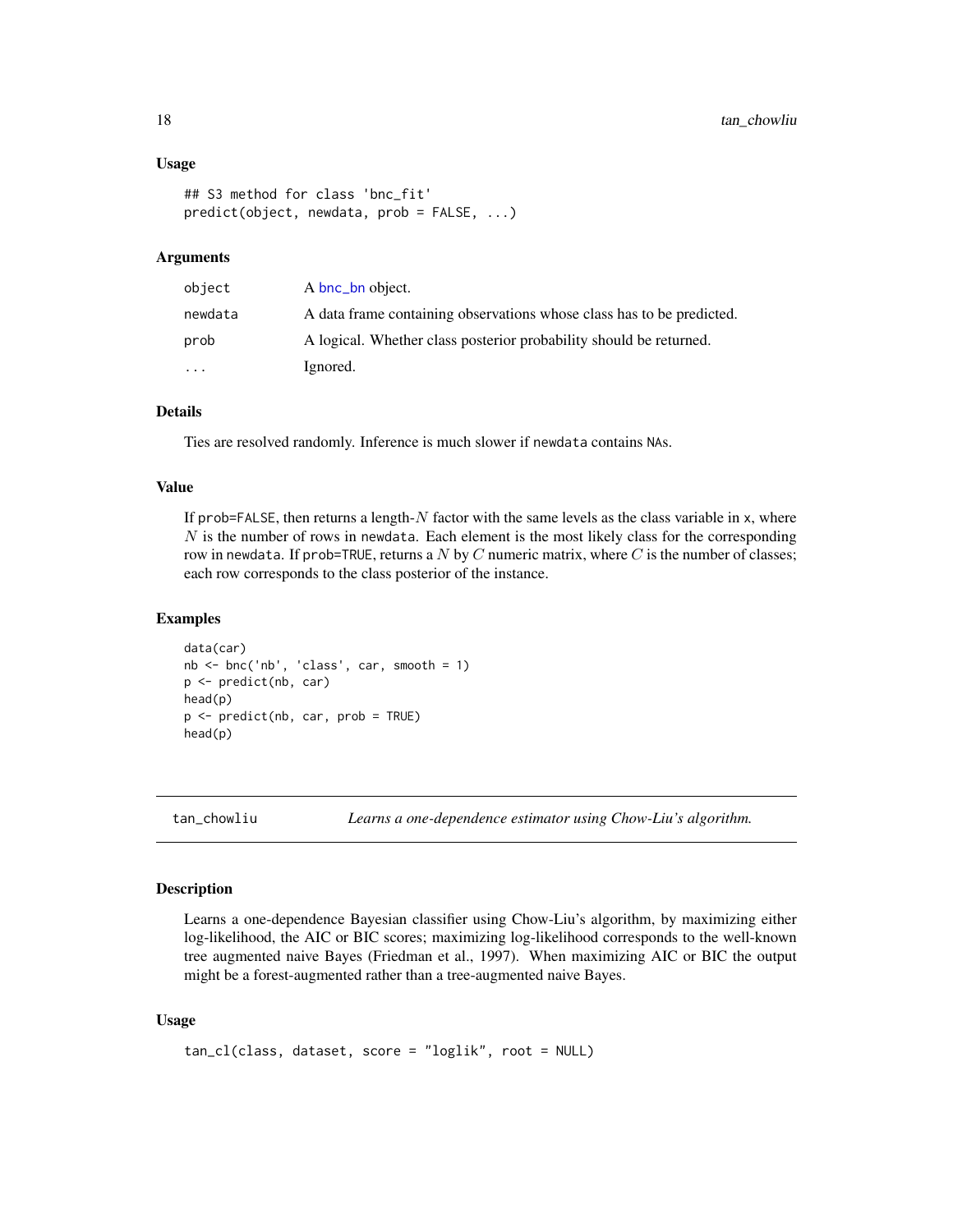#### <span id="page-18-0"></span>voting the contract of the contract of the contract of the contract of the contract of the contract of the contract of the contract of the contract of the contract of the contract of the contract of the contract of the con

# Arguments

| class   | A character. Name of the class variable.                                                                                                                                     |
|---------|------------------------------------------------------------------------------------------------------------------------------------------------------------------------------|
| dataset | The data frame from which to learn the classifier.                                                                                                                           |
| score   | A character. The score to be maximized. 'loglik', 'bic', and 'aic' return<br>the maximum likelihood, maximum BIC and maximum AIC tree/forest, respec-<br>tively.             |
| root    | A character. The feature to be used as root of the augmenting tree. Only one<br>feature can be supplied, even in case of an augmenting forest. This argument is<br>optional. |

#### Value

A [bnc\\_dag](#page-6-1) object.

# References

Friedman N, Geiger D and Goldszmidt M (1997). Bayesian network classifiers. *Machine Learning*, 29, pp. 131–163.

# Examples

```
data(car)
ll <- tan_cl('class', car, score = 'loglik')
## Not run: plot(ll)
ll <- tan_cl('class', car, score = 'loglik', root = 'maint')
## Not run: plot(ll)
aic <- tan_cl('class', car, score = 'aic')
bic <- tan_cl('class', car, score = 'bic')
```
voting *Congress Voting Data Set.*

#### Description

Data set from the UCI repository [https://archive.ics.uci.edu/ml/datasets/Congressional+](https://archive.ics.uci.edu/ml/datasets/Congressional+Voting+Records) [Voting+Records](https://archive.ics.uci.edu/ml/datasets/Congressional+Voting+Records).

# Format

A data.frame with 17 columns and 435 rows.

#### Source

<http://goo.gl/GTXrCz>